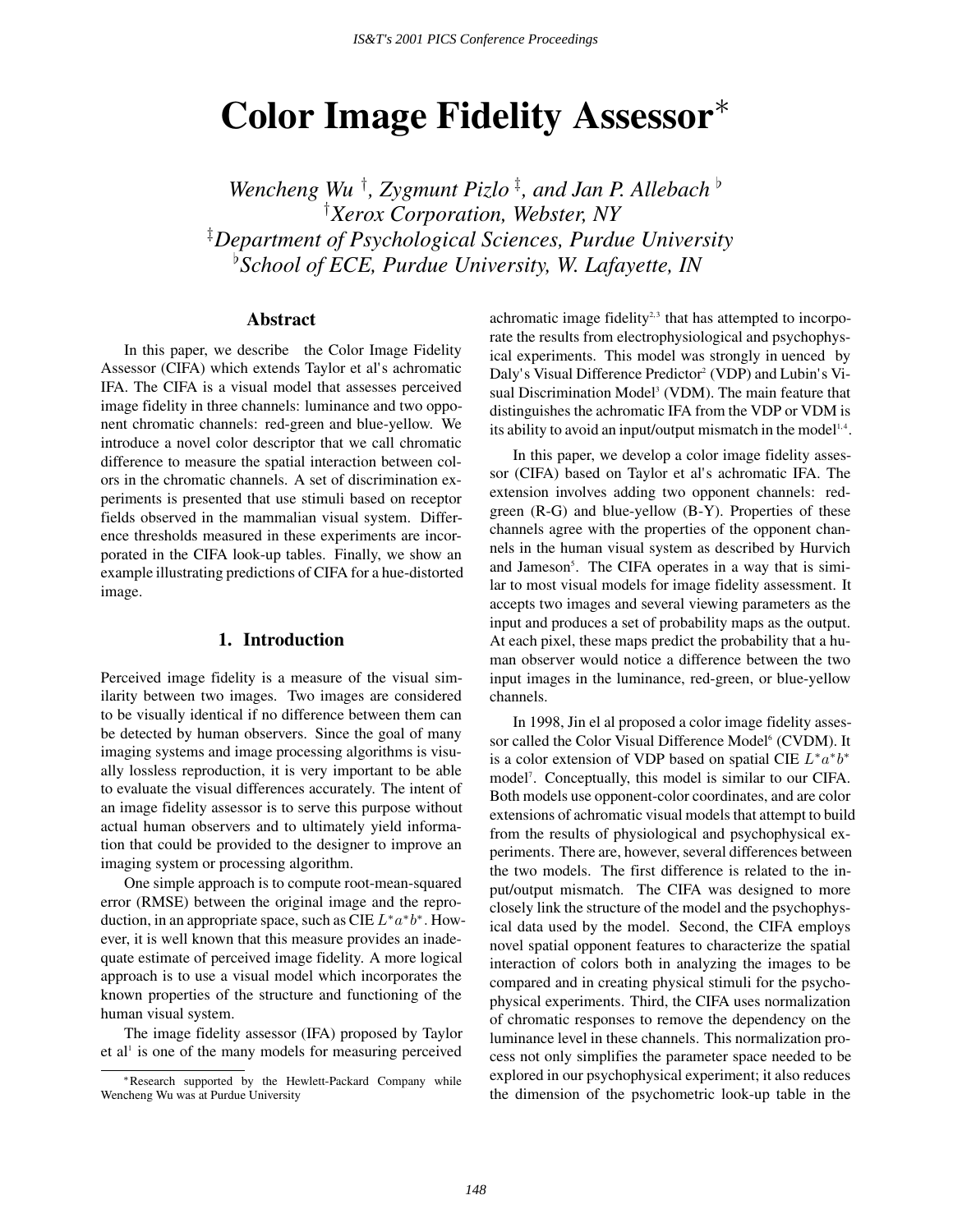chromatic IFAs.

This paper is organized as follows. In Sec. 2 we introduce a novel spatial opponent feature called chromatic difference. In Sec. 3 we describe the structure of the CIFA. In Sec. 4 we describe a psychophysical experiment designed to determine parameters within the chromatic IFAs. In Sec. 5 we present results of a simulation experiment in which the CIFA was applied to an image with hue-distortion. Sec. 6 presents our conclusions.

## **2. Chromatic Difference**

Without loss of generality, we assume that all images to be compared are calibrated to the CIE *XYZ* space. The R-G and B-Y opponent responses can be computed from *XYZ* as follows<sup>7</sup>:

$$
\begin{bmatrix} Q_2 \\ Q_3 \end{bmatrix} = \begin{bmatrix} 0.449 & -0.290 & 0.077 \\ 0.086 & -0.590 & 0.501 \end{bmatrix} \begin{bmatrix} X \\ Y \\ Z \end{bmatrix};
$$
 (1)

Here,  $O_2$  is the opponent response in the R-G channel,  $O_3$ is the opponent response in the B-Y channel  $(O_1$  in our model is equivalent to luminance as measured by  $Y$ ).

Next, we normalize  $O_2$  and  $O_3$  as follows:

$$
(o_2, o_3) = (O_2/Y, O_3/Y). \tag{2}
$$

Here,  $(o_2, o_3)$  are the normalized opponent responses in the R-G and B-Y channels. We refer to  $(o_2, o_3)$  as the R-G and B-Y opponent chromaticities. The normalized channels  $(o_2, o_3)$ , unlike the unnormalized channels  $(O_2, O_3)$ , are insensitive to luminance changes, and thus provide a more adequate representation of chromaticities.

It is known that the visual system is sensitive to contrast of luminance rather than luminance itself. In this paper, we use the luminance contrast definition from Taylor et al<sup>1</sup> for the achromatic channel in CIFA. This definition is a generalization of Michelson contrast for complex images. For chromatic channels, we introduce a novel color descriptor that we call *chromatic difference*. It is intended to play the same role as luminance contrast in the achromatic response. A chromatic difference in the R-G  $(c_2)$  or B-Y channel  $(c_3)$  is computed as:

$$
c_i = (o_i^{\max} - o_i^{\min})/2 \qquad i = 2, 3. \tag{3}
$$

By definition, it is a measure of the chromaticity variation from the average chromaticity of a surrounding area in a given channel (R-G or B-Y).

In the next section, we describe the structure of the CIFA and how it transforms two complex images into units of localized chromatic difference and luminance contrast. These units are then converted into probability maps based on thresholds measured in psychophysical experiments.



*Figure 1*: *Block diagram of the Image Fidelity Assessor.*

# **3. The Color Image Fidelity Assessor**

The CIFA is a color extension of the achromatic IFA proposed by Taylor et al<sup>1</sup>. It consists of three components: an achromatic IFA and two chromatic IFAs, namely the R-G IFA and the B-Y IFA. To evaluate perceived image fidelity between two images, both images are first transformed to the opponent-color representation described in Eq. (1) of Sec. 2. The image pair in each opponent channel is then processed by the corresponding IFA to provide the probability map that a human observer will see the differences between the two images along the given opponent axis.

Figure 1 shows the block diagram of each IFA (luminance, R-G, or B-Y). The main difference between the achromatic IFA and the chromatic one lies in the signal decomposition stage and the psychometric look-up tables (LUT). In the chromatic IFAs, the luminance contrast employed in the achromatic IFA is replaced by the chromatic difference introduced in Sec. 2.

To compare images in a given opponent axis, the pair of images are first processed by a *lowpass pyramid* to generate a multiresolution pyramid. Note that for chromatic IFAs the normalization (Eq. (2)) is performed in this stage as well. The *signal decomposition* then transforms these pyramid images into a set of orientation-specific contrast images whose units match the units used in our psychophysical experiments. Based on the visual channel being processed and the image content, the *psychometric selector* chooses the appropriate psychophysical results from the LUT and interpolates them when it is necessary. The *channel response predictor* then applies these psychophysical results to convert the difference between contrast images to probability maps for each channel. The *limited memory probability summation* combines probability maps across visual channels(resolution,orientation) to produce the final probability map, which indicates the probability of seeing a difference between the two input images at each spatial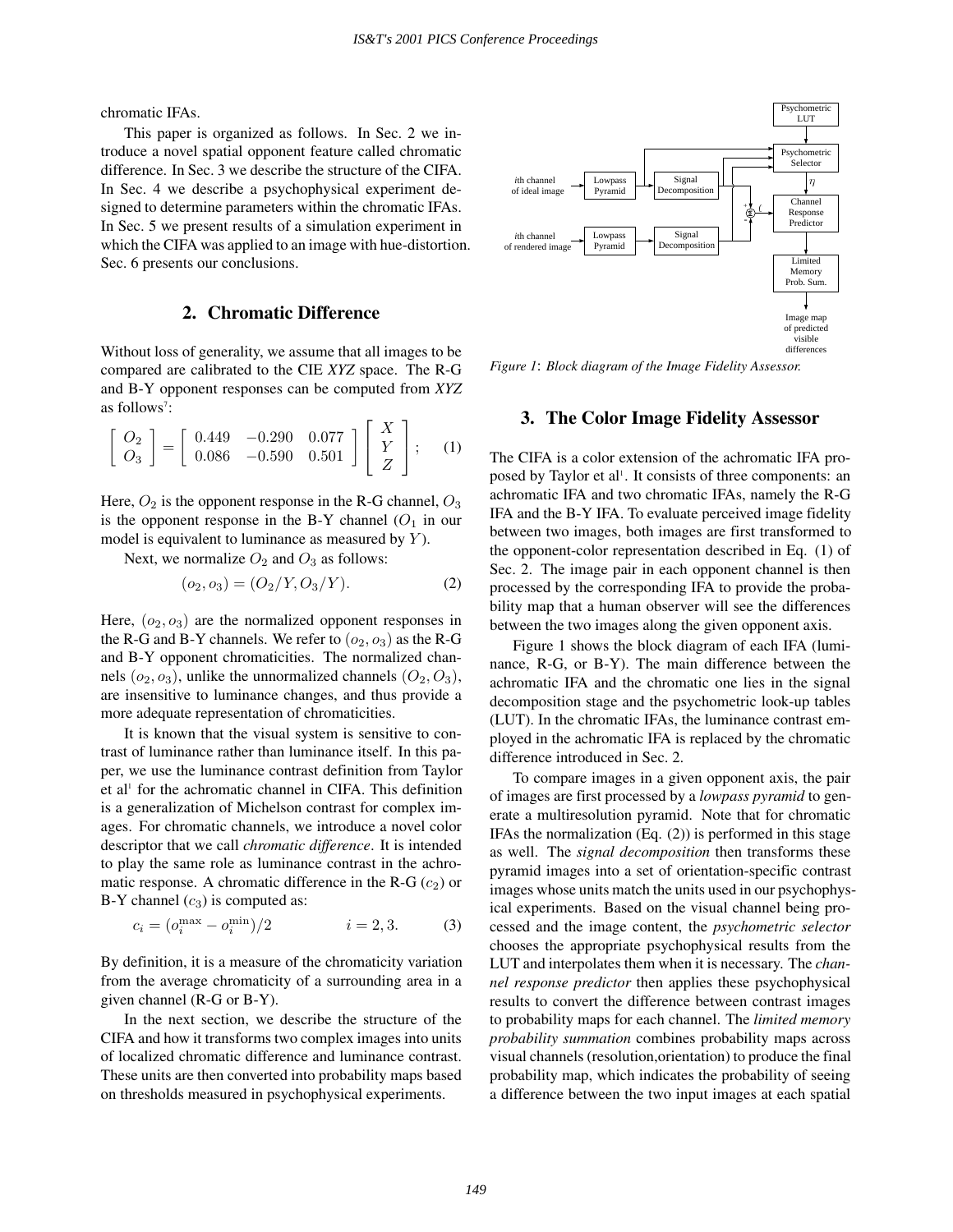location along a given perceptual axis.

# **4. Thresholds in Chromatic Difference Discrimination**

In the chromatic IFAs, the image is decomposed into a set of visual channels whose responses are a function of thresholds measured in the psychophysical experiments. Since each visual channel is supposed to model the responses of neurons which are highly selective in spatial position, spatial frequency, and orientation, thresholds that are used in the chromatic IFAs should be obtained with stimuli whose spatial properties are localized with respect to those factors as well. In our experiment, this was done by using physiologically motivated Gabor patches<sup>1</sup>.

#### **4.1. Method**

Isoluminant Gabor patches were generated on a calibrated 24-bit color monitor. Each stimulus consisted of a background color, a reference Gabor patch, and a test Gabor patch (see Fig. 3). The background was a uniform field with color  $(Y, o_2, o_3)$ , where Y was fixed to 6.89 cd/m<sup>2</sup> (5) lux) in all sessions.

When the R-G opponent channel was tested, the value of  $o_2$  was called the mean chromaticity level for that session. The value of  $o_3$  was chosen so that our monitor could display as large a variety of Gabor patches as possible. Similar idea was implemented, when the B-Y opponent channel was tested. Six background colors were selected in this fashion: three for the R-G channel and three for the B-Y channel.

Once a background color was chosen, the Gabor patches were created by varying the values along the opponent axis to be tested while keeping the other two axes constant.

For each session, eight test patches with different levels of chromatic difference were prepared. The chromatic difference of each test patch was slightly above that of the reference patch. A fixation cross was at the center of the uniform color background throughout the session. Each trial was initiated by pressing the middle mouse button. The reference patch and one of the test patches were then presented at a horizontal eccentricity of 2.5 cycles to either side of the fixation cross. Each test patch was presented 25 times. The test patches were presented in random order; and the side of presentation (left vs. right) for the test and reference patches was randomized as well.

The subject was asked to indicate which patch had lower chromatic difference from the background. The stimuli were displayed until the subject responded. After each incorrect response, an auditory feedback was provided. The results were processed using probit analysis.

Chromatic difference increment thresholds were measured for spatial frequencies 1, 2, 4, 8, and 16 cpd under six adaptation chromaticity levels.



*Figure 2*: *Discrimination thresholds as a function of reference chromatic difference for subject WW measured along the R-G and B-Y axis when (a) the mean R-G chromaticity level is 0.2 and (b) the mean B-Y chromaticity level is 0.2*

# **4.2. Results and Discussions**

Figures 2a and 2b show the discrimination thresholds measured using isoluminant Gabor patches modulated along R-G or B-Y dimension under one of the six background colors, respectively. These curves describe the sensitivity of the human visual system along the R-G or B-Y axis.

From Fig. 2, we see that the threshold is approximately constant in most conditions. The thresholds at frequency 16 cpd are substantially higher compared to other frequencies. This is consistent with prior results $8,9$  indicating that the R-G and B-Y channel function like low-pass filters. The threshold is insensitive to the reference chromatic difference (except when it is zero) and to the mean chromaticity level. This constancy of threshold suggests that the normalized opponent channels used here  $(o_2, o_3)$  are psychologically plausible. Furthermore, this constancy allows us to reduce the number of parameters characterizing the sensitivity of the human visual system in the R-G and B-Y channels.

#### **5. Simulation Results**

Figure 4 show an example of the CIFA applied to a complex image. In this figure, we distorted the colors of the original image by changing the hue. The distorted image appear greenish compared to the original. In particular, the yellow around the body of the parrot in the left appears brighter and more greenish in the distorted image. This agrees with the predictions of the luminance and R-G IFAs. The color around the head of the parrot in the right appears less red in the distorted image. The R-G IFA predicts that, too.

#### **6. Conclusion**

In this paper, we developed a human visual model for a color image fidelity assessor. The CIFA extends Taylor el al's achromatic IFA to color. Similar to Taylor el al's work,